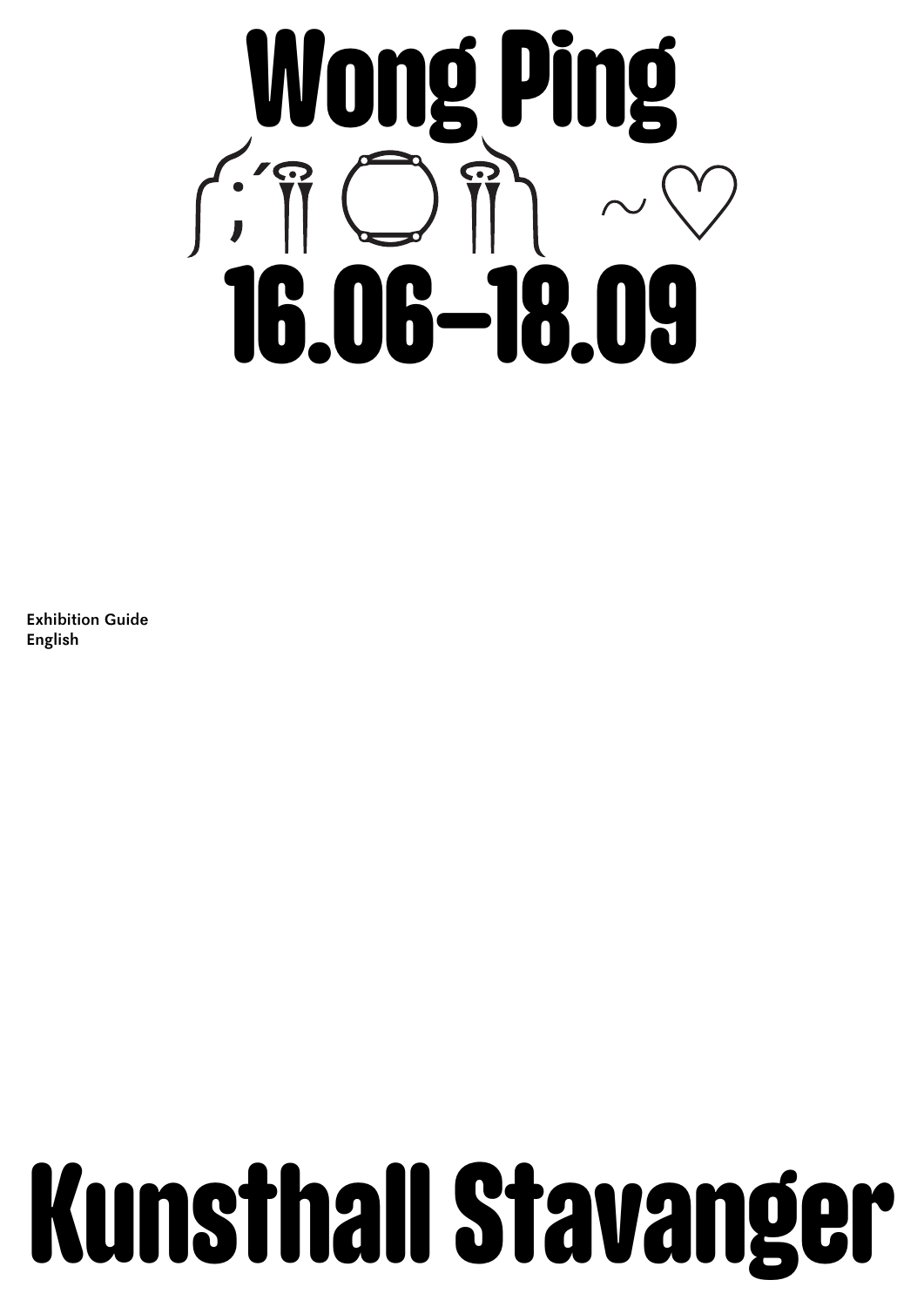Kunsthall Stavanger is proud to present the first solo exhibition in Scandinavia by the Hong Kong-based artist Wong Ping. The exhibition continues Kunsthall Stavanger's focus in 2021–22 on artists working with digital and screenbased art, which will culminate in the launch of a new digital platform in September 2022.

Through animations, sculptures and installations, Wong Ping tells stories that challenge our habitual ideas of human desire, loneliness, shame and repressed sexuality.

Wong's animations are rendered in a bright aesthetic reminiscent of early video games. This light-hearted, humorous, and accessible visual language helps to diffuse lewd and offbeat stories that explore dark corners of human nature, in which protagonists often experience deep psychological issues, as well as simultaneously disguising meditations on larger societal structures such as immigration, social relations, economic anxieties, and morality.

As a Hong Kong native, Wong's observations of the city's residents' daily lives and mindsets are a central element in his works, where he presents reflections on the changing social and economic environment in the region, with emphasis on Hong Kong's tense relations with mainland China. In the context of a community under siege, specifically wherein political dissent has become tantamount to criminal behavior, the artist's playfully subversive practice is as important, powerful and progressive as any.

Wong's work creates a hallucinatory, surreal, and frightening image of contemporary life. In describing his practice, he points to his favorite song by The Velvet Underground and its lines, "I'll be your mirror/Reflect what you are, in case you don't know".

Wong Ping was born in Hong Kong in 1984, and received his BA from Curtin University, Perth, Australia in 2005. In 2018, he was the recipient of the inaugural Camden Arts Emerging Arts Prize, and in 2019, he was one of the winners of The Ammodo Tiger Short Competition at the 48th International Film Festival Rotterdam. Wong has completed a residency at the Chinese Centre for Contemporary Art (2015).

Solo exhibitions by Wong Ping include *Your Silent Neighbor*, New Museum, New York (2021); *Heart Digger*, Camden Arts Centre, London (2019); *Golden Shower*, Kunsthalle Basel, Switzerland (2019); *Who's the Daddy*, CAPRI, Düsseldorf, Germany (2018); and *Jungle of Desire*, Things that can happen, Hong Kong (2015). His work has been featured in important group exhibitions such as *One Hand Clapping*, Solomon R. Guggenheim Museum, New York (2018); 2018 Triennial: *Songs for Sabotage*, New Museum, New York (2018); *XO State Dark: Aristophanes*, Arts Centre Melbourne (2017); *RareKind China*, Centre for Chinese Contemporary Art, Manchester (2016); *Mobile M+: Moving Images*, M+, Hong Kong (2015); and *Essential Matters*, Borusan Contemporary, Istanbul (2015).

Wong's animation films have been presented at numerous international festivals, in Belgium, United Kingdom, Mexico and Australia.

Wong's work is held in several permanent collections including Solomon R. Guggenheim Museum, New York; M+, Hong Kong; KADIST, Paris/San Francisco; Fosun Art Foundation, Shanghai, among others.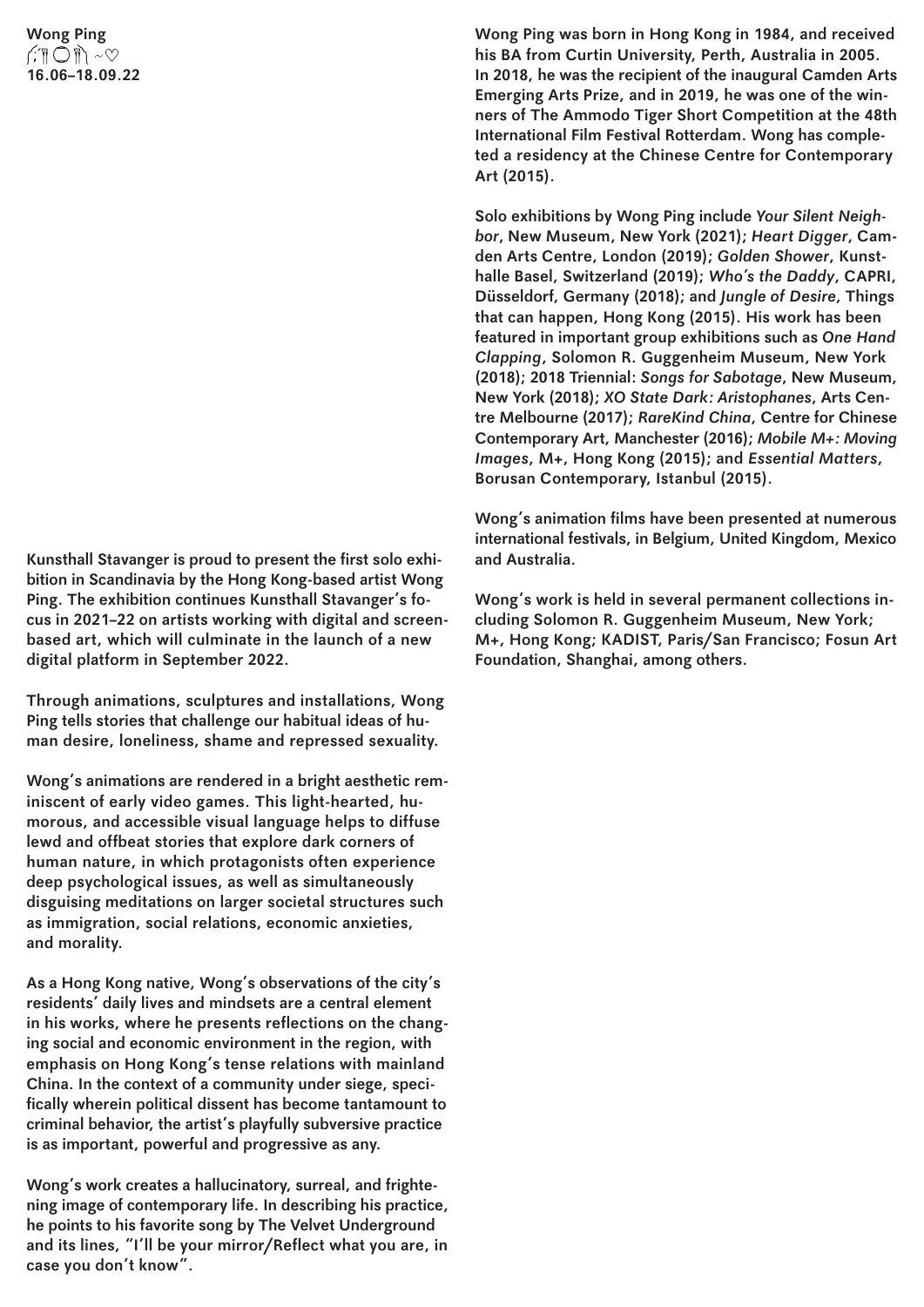#### GALLERY 1

# *Wong Ping's Fables 1* (2018)

Single channel animation, 13:00 min Inspired by the Grimm Brothers and Aesop's Fables, the stories in the video create new fables for our modern age. *Wong Ping's Fables 1* offers moral guidance through a bizarre storyline with anthropomorphic characters. The video tells the stories of an elephant, a chicken, and a tree who are forced to confront obstacles and their fears. Each character is flawed, and as in traditional fables, their stories reference fundamental principles or rules of conduct. Wong says: "The tradition of fables providing a maxim is similar to the tradition of the artist's statement: It intends to explain where an explanation might not be needed. In the Internet Era, we don't have time for fairy tales — we want everything to be short and pithy."

#### *Wong Ping's Fables 2* (2019)

#### Single channel animation, 13:00 min

*Wong Ping's Fables 2* comprises two back-to-back animations, each of which presents a fictional story with imaginary characters, communicating a moral lesson to the viewer. Jumping between the tales of a wealthy imprisoned cow and a con-joined triplet rabbit (which visitors will also meet in physical and oversized form in the foyer and gallery 5), the video touches upon issues of greed, incarceration, digital consumerism, narcissism, and desire.

Please note that the videos on the two screens will play one after the other, and not simultaneously.

#### GALLERY 2

#### *An Emo Nose* (2015)

Single channel animation, 04:23 min *An Emo Nose* tells the story of a man's relationship with his own heart-shaped nose. In a nod to Pinocchio's 'lying nose', the protagonists' nose physically grows away from him with every negative thought. Exploring themes of loneliness and isolation, the nose eventually separates from him completely, leaving him alone to be a social outcast or 'emo'.

## GALLERY 3

## *Sorry for the late reply* (2021)

Single channel animation, 15:00 min *Sorry for the late reply* is a dark and surreal journey where a hobby fisherman who witnesses a lightning strike at sea, recognizes the lightning in an advertisement for varicose vein cream, and becomes so obsessed with the varicose veins on the leg of a female sales manager that he faints. When the fisherman wakes up and discovers that he is trapped inside the woman's leg, he tries to find an escape route, but is unable to free himself from his own fantasy. In a painterly dream sequence, a pet chameleon becomes a symbol of the fear of offending others, while a cemetery scene — as the video as a whole — provides an insight into humanity's deepest and most shameful desires.

# GALLERY 4

*The Other Side* (2015) Two channel animation, 08:00 min

Reflecting on themes of emigration and belonging, *The Other Side* tells the story of a man leaving the comfort and familiarity of home, visualized as a mother's womb, to venture across the ocean, only to return after he finds that things are mostly the same on the more utopian other side. *The Other Sid*e reflects on the primal longing to return to where we came from, as well as human nature's desire to want what we cannot have. The work also reflects on the waning freedom of Hong Kong's younger generation, who sees their freedom, privacy and autonomy gradually disappearing, with many choosing to move elsewhere.